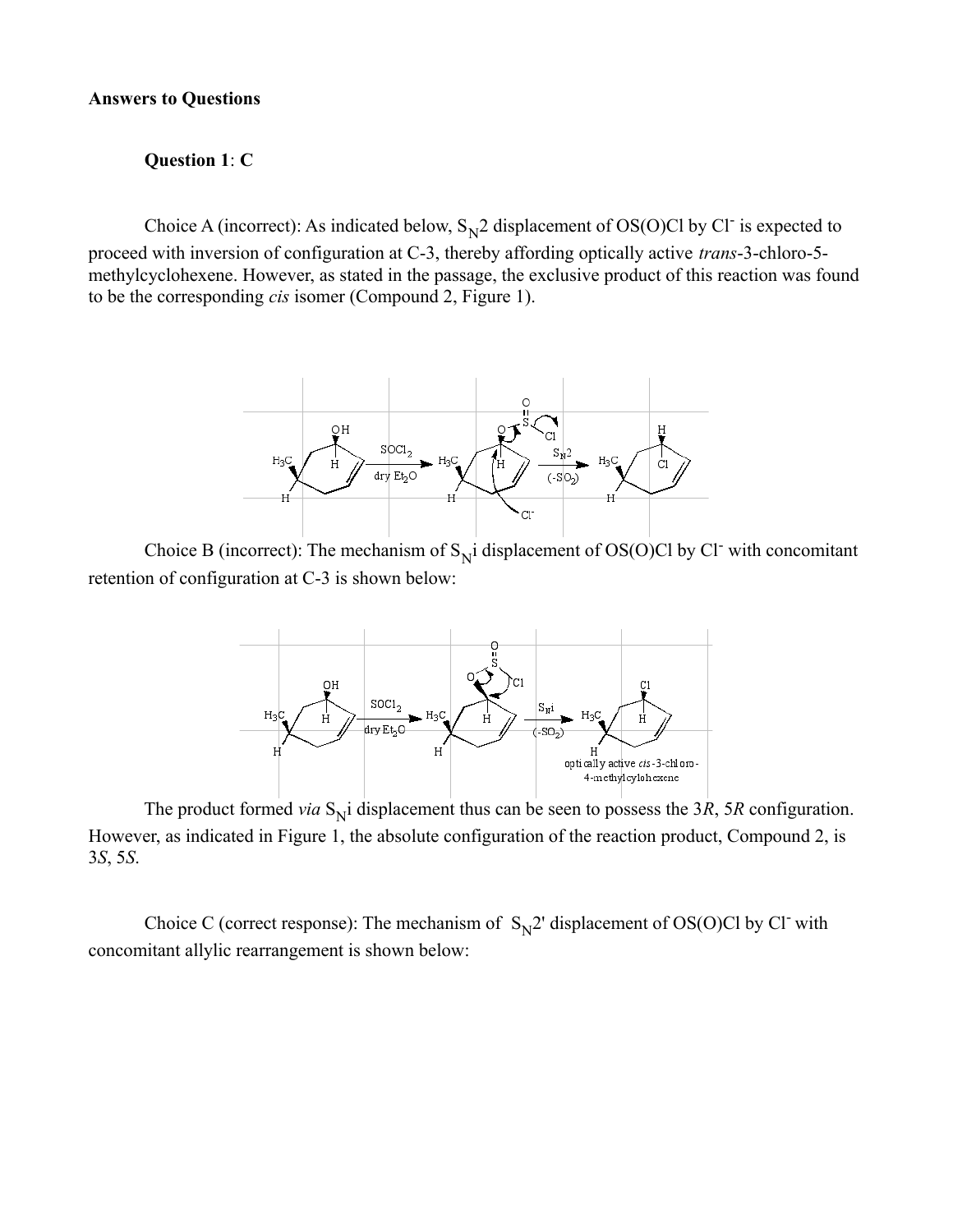

Here it can be seen that the S<sub>N</sub>2' displacement reaction results in the formation of 3*S*-chloro-5*S*methylcyclohexene, which corresponds to the reaction product shown in Figure 1.

 Choice D (incorrect) Examination of the mechanisms shown above in connection with Choices B and C indicates that both reactions lead to the formation of optically active *cis*-3-chloro-4 methylcyclohexene. However, it should be noted that the optically active products obtained *via* S<sub>N</sub>i or S<sub>N</sub>2' displacement of OS(O)Cl by Cl<sup>-</sup> are *enantiomeric*. Since the *exclusive* reaction product is shown in Figure 1 to possess the 3*S*-chloro-5*S*-methylcyclohexene configuration (Figure 1), it follows that the reaction shown in Figure 1 *may* proceed *via*  $S_N^2$ - <u>but *not via*  $S_N^2$ </u> - displacement of OS(O)Cl by Cl<sup>-</sup>.

### **Question 2**: **B**

 Unimolecular heterolysis of the C-Cl bond in Compound 3 is expected to afford an allylic carbocation. This species is optically inactive by internal compensation (*meso*) and thus can only afford optically inactive products.

Nucleophilic "topside" re-capture of the intermediate allylic carbocation by Cl<sup>-</sup> can occur at either end of the conjugated allylic system with equal probability of occurrence. Thus, "internal return" results in the formation of both enantiomers of *trans*-3-chloro-5-methylcyclohexene, a result that is consistent with information given in *Experiment 2*.



Choice A incorrectly states that heterolysis of the C-Cl bond affords a chiral carbocation.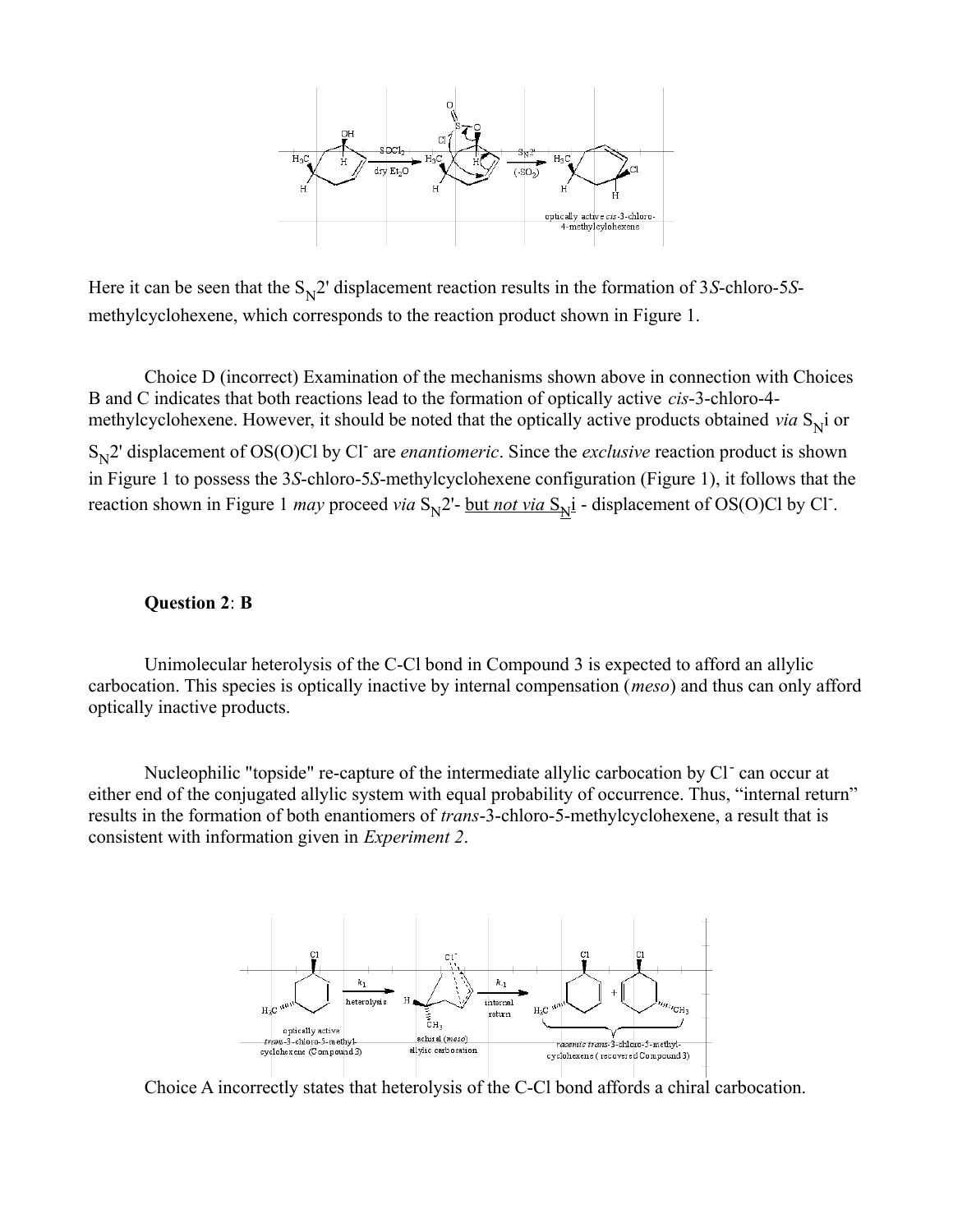Choice B correctly states that heterolysis of the C-Cl bond affords an achiral carbocation.

 Choices C and D incorrectly suggest that acetolysis of optically active *trans*-3-chloro-5 methylcyclohexene (Compound 3) proceeds with formation of a free radical intermediate.

## **Question 3**: **C**

 The mechanism shown below accounts for the formation of racemic *cis*-3-acetoxy-5 methylcyclohexenes *via* acetolysis of optically active *trans*-3-chloro5-methylcyclohexene.



Choices A and B incorrectly suggest that a chiral intermediate is formed in this reaction.

 As stated in the paragraph, "The rate of racemization of Compound 3 was found to be more than four times the corresponding rate of acetolysis". It follows that the rate of the return reaction,  $k_{-1}$ , must be greater that that of the forward reaction, *k* 2 , that leads to products. Hence, Choice C offers the correct response to this question. Choice D incorrectly suggests that  $k_2 > k_1$ .

## **Question 4. B**

 In the following drawings Cahn-Ingold-Prelog (CIP) sequence rules have been applied to the two chiral carbon centers in Compound 3.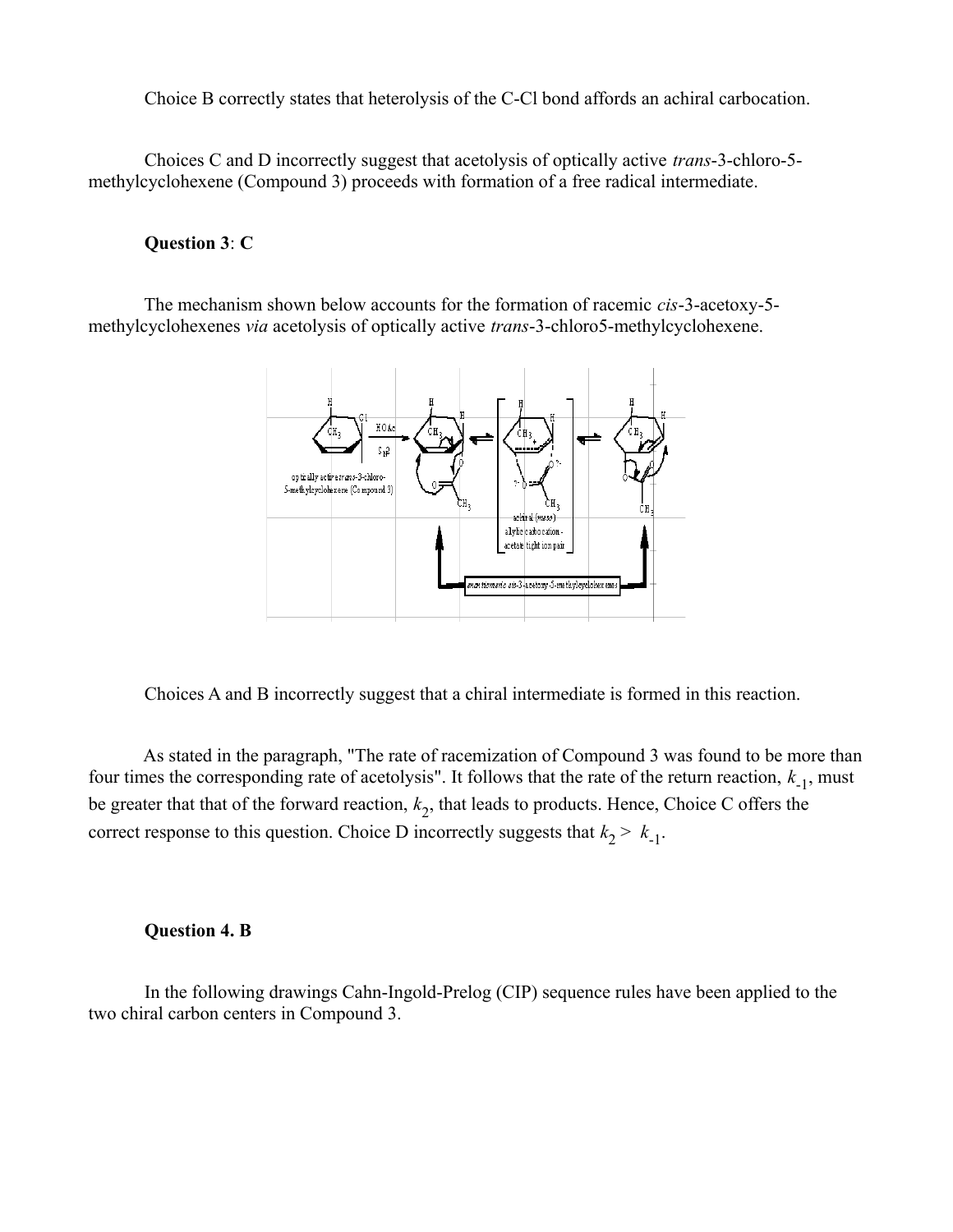

It can be seen that Choice B offers the correct response to this question. Choices A, C and D offer incorrect *R/S* combinations.

# **Question 5. A**

The IR absorption signals at 3060 cm<sup>-1</sup> and at 1660 cm<sup>-1</sup> correspond to the  $=C-H$  stretching vibration and **C=C** double bond stretching vibration, respectively in Compound 1. Reaction with  $H_2$ /Pd-C (catalytic hydrogenation) is expected to reduce the C=C double bond in Compound 1, thereby affording *cis*-3-methylcyclohexanol.

Since the reduction product lacks a  $C = C$  double bond, its IR spectrum is expected to be transparent in the regions  $3060 \text{ cm}^{-1}$  and at  $1660 \text{ cm}^{-1}$ . Thus, as the reaction progresses the intensity of each of the two absorption peaks of interest in Compound 1 is expected to decrease. This situation corresponds to Choice A, which offers the correct response to this question.

## **Question 6. D**

Refer to the structure drawings that appear in the answer to Question 3 (*vide supra*)

 An allylic cation (or allylic cation - anion tight ion pair) can be invoked as a reaction intermediate in the acetolysis of optically active *trans*-3-chloro-5-methylcyclohexene (Compound 3). It should be noted that this intermediate is achiral due to internal compensation (i. e., the allylic cation possesses an internal plane of symmetry that intersects C-2 and C-5.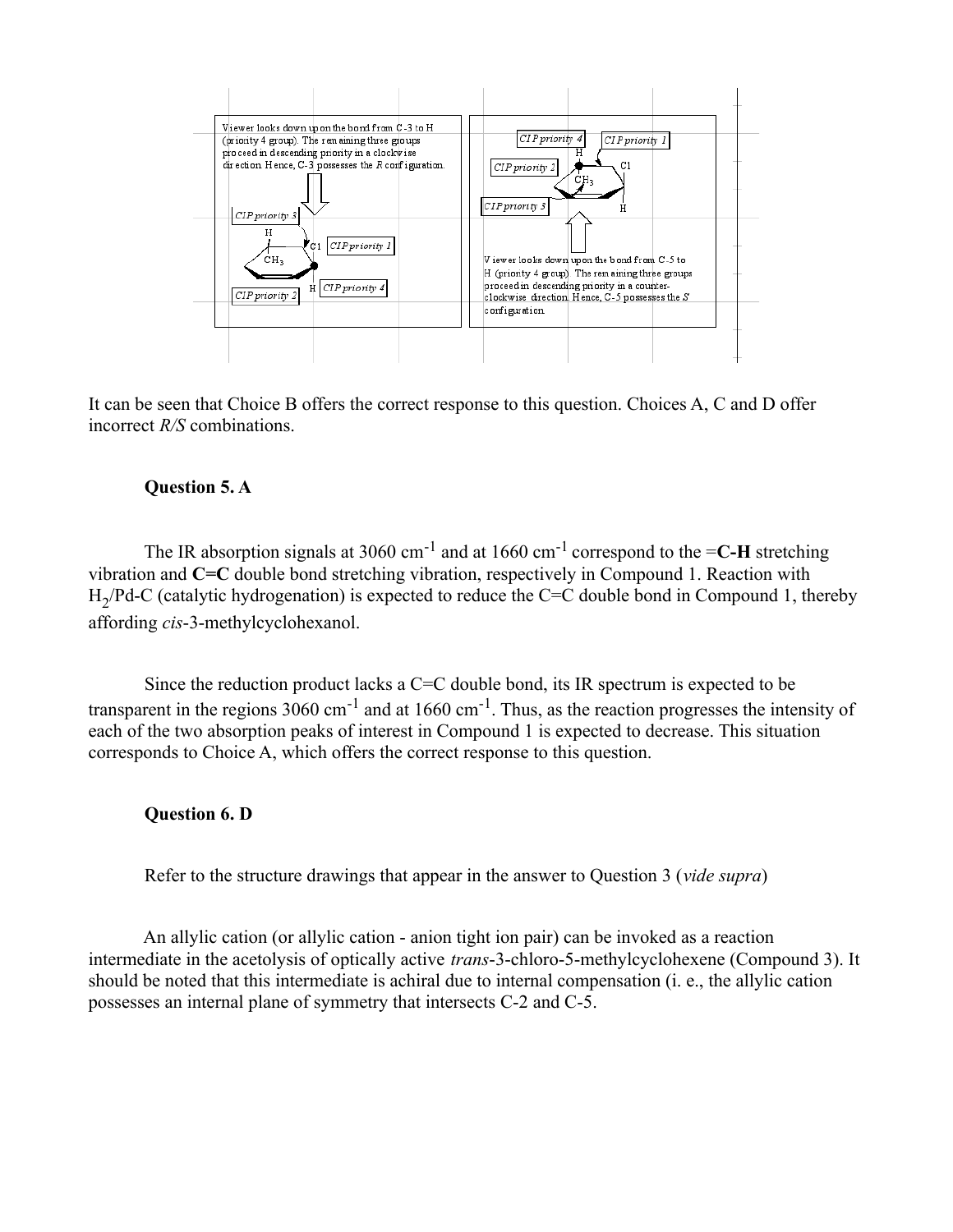

 Specific deuterium substitution of the starting material is only useful if the deuterium atoms are placed in positions that necessarily break the symmetry of the intermediate allylic cation. This is seen to be the situation for Choice D. Choices A, B and C each lead to the formation of a symmetrical deuterium-substituted intermediate..



**Question 7. C**

Among the indicated protons in Compound 3, the vinyl protons are expected to display  ${}^{1}H$ NMR absorption signals in the region δ 5-6. The -C**H**Cl proton at C-3 is expected to absorb in the region δ 3.5-4 whereas the methyl protons are expected to display absorption signals at highest field, i. e., δ 0.5-1. It follows that Choice C offers the correct response to this question.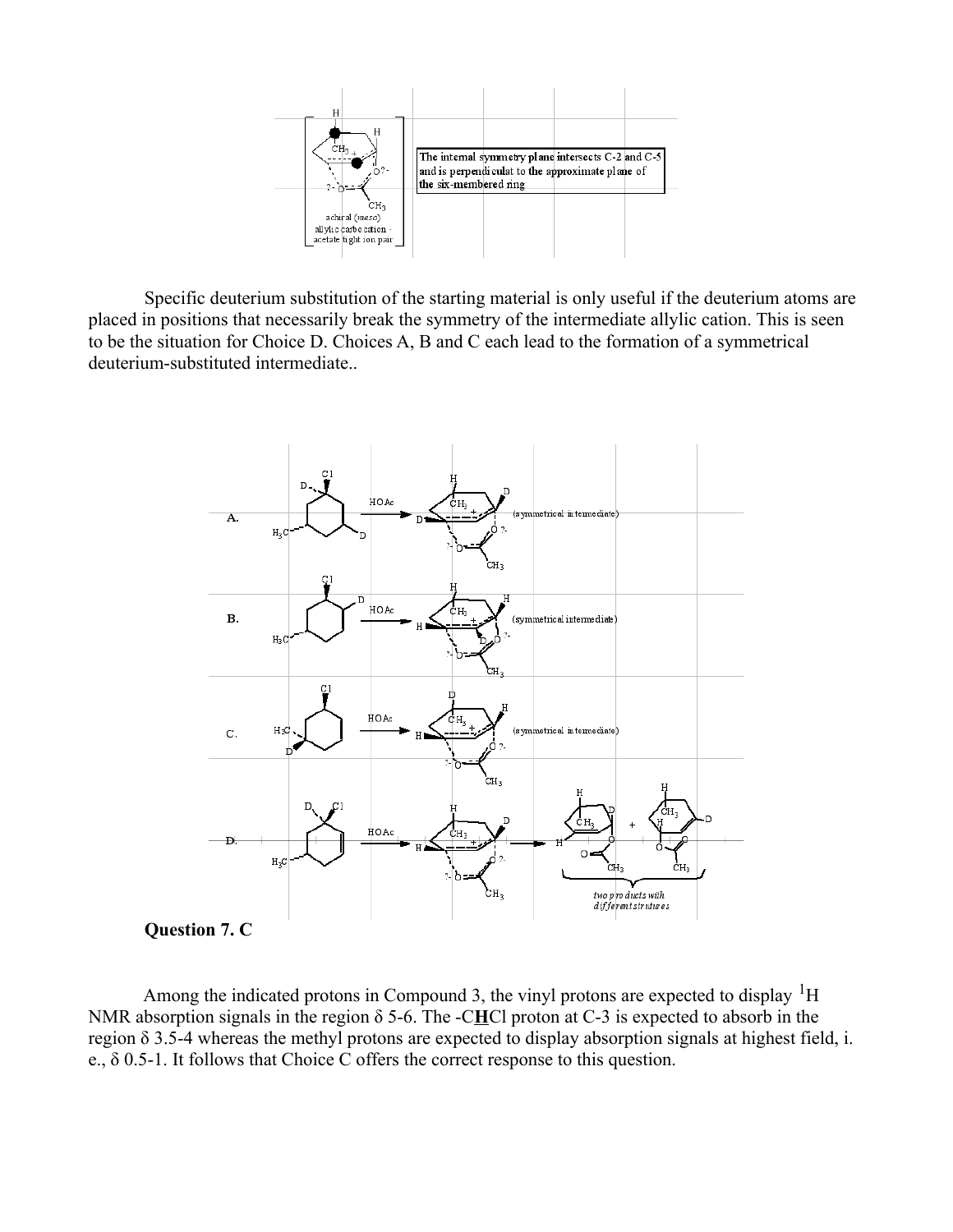### **Question 8. C**

As shown below, a reasonable mechanism for the reaction of interest involves  $S_N^2$ . displacement of Cl<sup>-</sup> by  $Et_2N$ : with concomitant allylic rearrangement.



This concerted bimolecular reaction proceeds with concomitant allylic rearrangement. Thus, Choice C offers the correct response to this question.

 Choice A incorrectly suggests that the reaction proceeds *via* nucelophilic attack by diethylamine at the α-carbon atom in α-methylallyl chloride. This approach does not lead to the formation of Compound 5 (*vide infra*).



 Choice B incorrectly suggests that the reaction proceeds *via* nucelophilic attack by diethylamine at the β-carbon atom in α-methylallyl chloride, which is not a reactive center in any allylic system.

Choice D incorrectly suggests that the reaction involves rate-determining  $S_N$ 1 heterolysis of the C-Cl bond in α-methylallyl chloride. If this were true, then contrary to information given in the question the reaction would be unimolecular, and the rate would be independent of  $[Et_2NH]$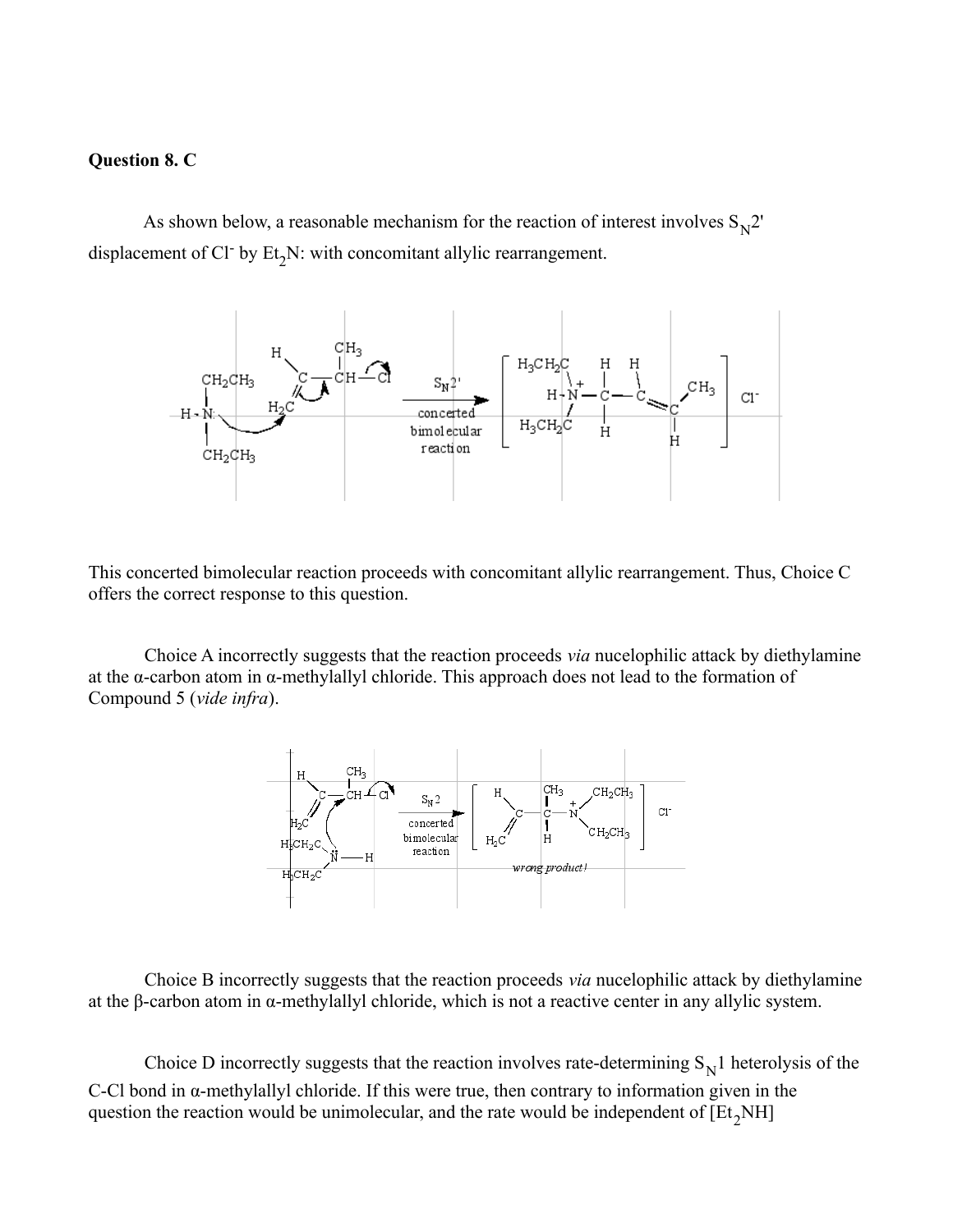concentration.

# **Question 9. D**

As indicated below, the  $\alpha$ -carbon atom in  $\alpha$ -methylallyl chloride is  $sp^3$  hybridized. This same carbon atom becomes  $sp^2$  hybridized in the product (Compound 5). This change in hybridization,  $sp^3$  $\rightarrow sp^2$ , corresponds to Choice D, which offers the correct response to this Question.



 Choices A and B both incorrectly invoke *sp* hybridization, does not correspond to the hybridization state of any of the atoms in either in α-methylallyl chloride or the product, Compound 5. The hybridization changes are reversed incorrectly in Choice C

## **Question 10. A**

 This question asks examinees to recognize which reagent is capable of converting the OH group in a primary alcohol into a good leaving group for participation in an  $S_N^2$  reaction.

 Methanesulfonyl chloride (Choice A) is used to convert ROH into the corresponding methanesulfonyl ester, ROMs. The mesylate group (OMs) is a good leaving group in  $S_N^2$  reactions due to the weak basicity of the mesylate anion. Choice A offers the correct response to this question.

 Dimethyl sulfate (Choice B) and methyl iodide (Choice C) are alkylating agents that convert alcohols into methyl ethers, ROCH<sub>3</sub>. Methoxide ion is a relatively strong base; hence, methoxy groups are poor leaving groups, and thus methyl ethers cannot normally function as substrates in  $S_N^2$ reactions.